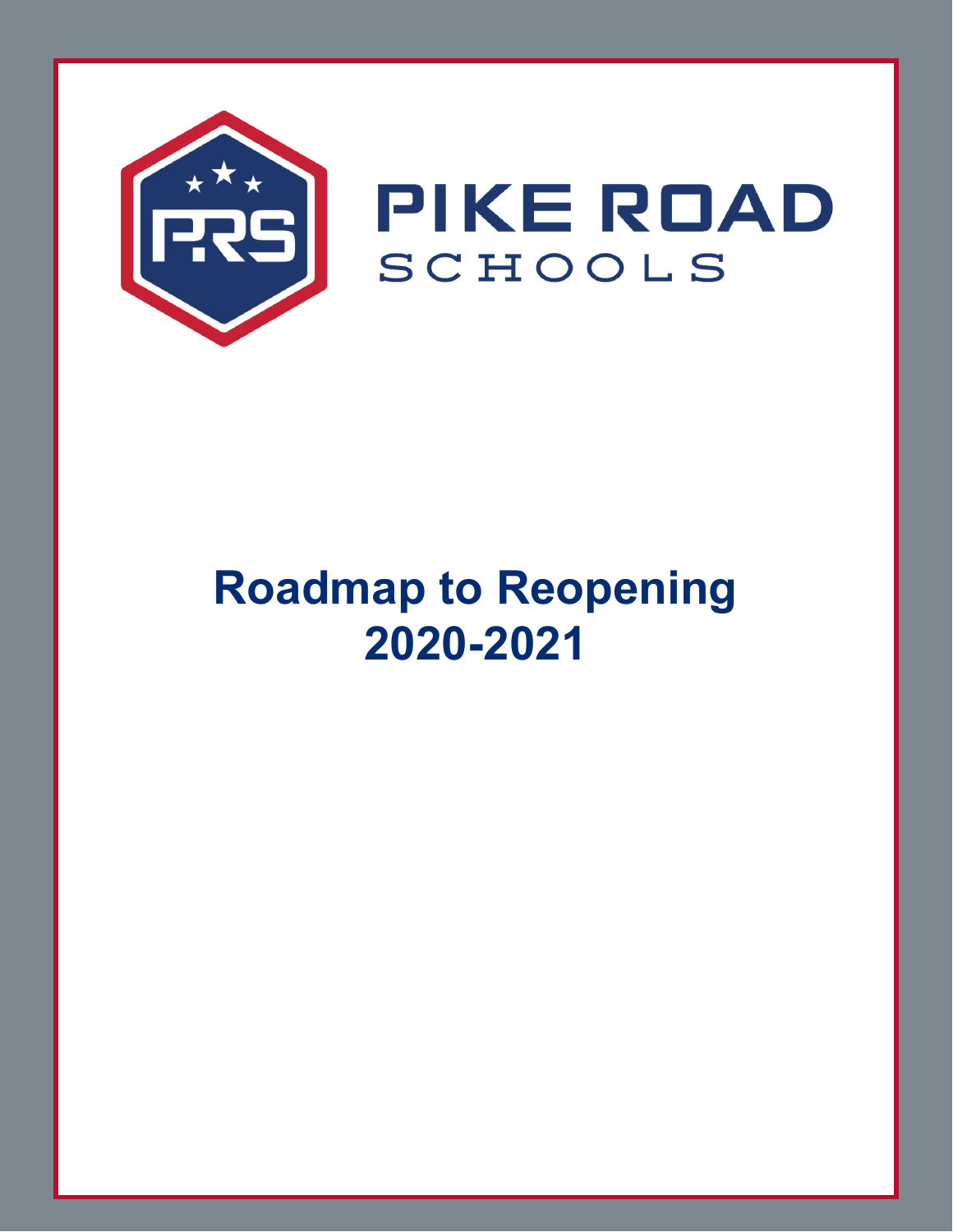# **Table of Contents**

<span id="page-1-0"></span>Table of [Contents](#page-1-0)

Our [Mission,](#page-4-0) Vision, and Beliefs

[Governance](#page-5-0) and Operations **[Calendar](#page-5-0)** 

[Governance](#page-6-0) and Operations **[Technology](#page-6-0) Devices** 

**[Health](#page-7-0) and Safety** Cleaning, Sanitizing and [Disinfecting](#page-7-0)

**[Health](#page-8-0) and Safety** 

Physical Health and [Well-Being](#page-8-0)

Learning [Framework](#page-10-0)

**[Glossary](#page-12-0)** 

**[Appendix](#page-12-1)** 

Pike Road [Elementary](#page-12-2) School Pike Road [Intermediate](#page-12-3) School Pike Road Junior High [School](#page-12-4) **Pike Road High [School](#page-12-5)**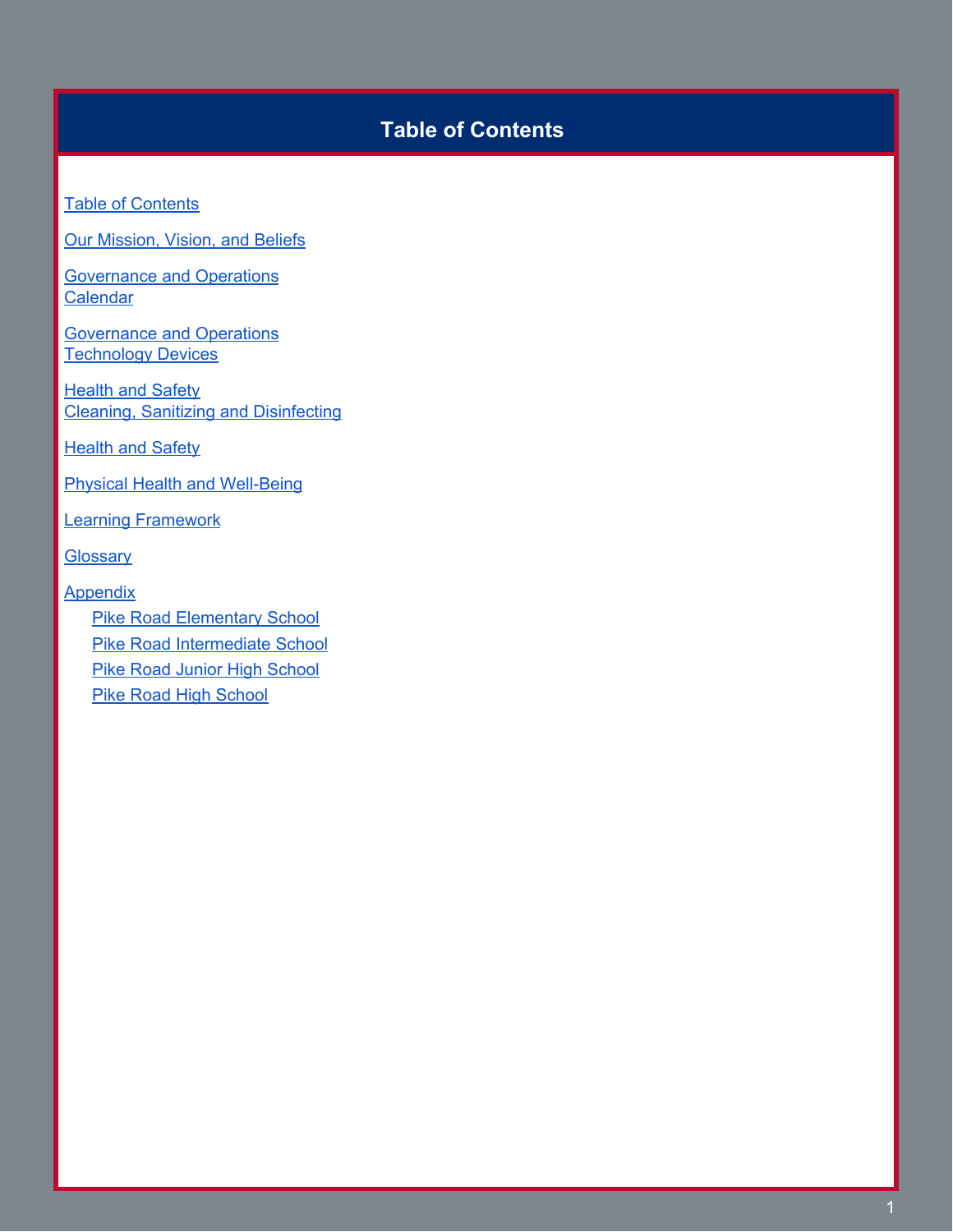**Translation** 

이 문서를 다른 언어로 번역 하고자 하시는 분은 학교 사무실에 연락 하십시오.

Hyesong Kim at hyesong.kim@pikeroadschools.org

Póngase en contacto con la oficina de la escuela si desea recibir este documento traducido a otro idioma.

Marisa Diaz at maria.diaz@pikeroadschools.org

## Disclaimer

The information provided in this document does not, and is not intended to, constitute legal advice. Instead, all information, content, and materials available in this document are for general information purposes only. Information in this document may constitute the most current legal regulations. This document contains links to other third party websites. Such links are only for the convenience of the user. Pike Road Schools (PRS) does not recommend or endorse the contents of the third party sites. All liability with respect to action taken or not taken based on the contents of this document are hereby expressly disclaimed. The content in this document is provided "as is." No representations are made that the content is error-free. The document is not an exhaustive list of every action that Pike Road Schools will need to return to school or remain at school. Guidance by the Alabama State Department of Education is not mandated. Pike Road Schools has the authority and flexibility to meet their individual needs and be responsive to the community.

# Guiding Principles

Five principles will be used to guide all planning, decision making, and execution of plans during the 2020-2021 school year.

- 1. PRS will be transparent. We will share what we know and what we do not know and be clear about what we can control and what is outside of our control.
- 2. PRS will be equitable. We will center decisions on what is best for all learners, families, and lead learners.
- 3. PRS will listen. We will bring together diverse stakeholders and experts to understand realities on the ground and to surface creative solutions.
- 4. PRS will put safety first. We will leverage science, data, and public health leadership to inform choices we make.
- 5. PRS will be decisive. Given the size and scope of the challenge, we must move deliberately and make tough choices. We may need to adapt and if so, we will adapt quickly.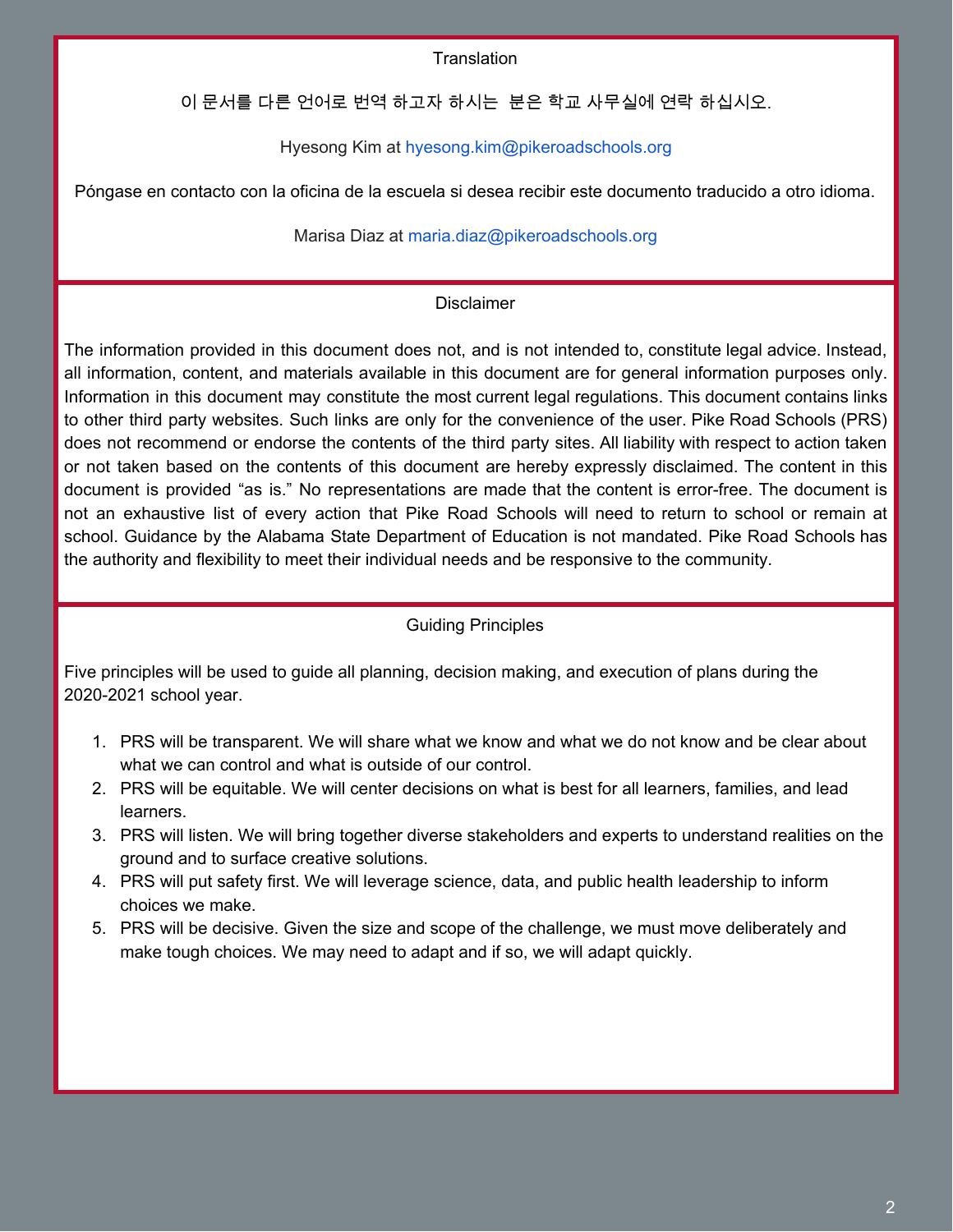

July 3, 2020

Dear Pike Road Schools Family,

2020 has been a remarkable year! As we plan for the new school year, we realize that we serve a diverse group of learners and families and are working to meet the needs of each of our learners to the best of our abilities in a constantly moving and changing river of information and circumstances. If you have ever paddled a creek or a river, you know that to control your craft you must move faster than the current. Otherwise, you are at the mercy of the current and it pushes you where it will.

Likewise, we have been busy surveying the river of 2020 we are in now and making plans to move faster than our circumstances so we can provide as much control as possible to first keep our learners safe, and second make sure they learn the skills, processes, and values necessary to be successful in life. We are pleased to be able to offer an educational plan that is sound and will accomplish these aforementioned goals. Yet, we realize changing conditions may force us to adjust our plans.

We ask you to partner with us so that all of our learners may progress as needed this year. When new information or changing conditions force us to adjust our plans, we ask you not to let circumstances create frustration, but to work with us as we make changes to create solutions.

We will continue to think, innovate, and create as we build educational solutions that work for all of our stakeholders. We look forward to a great year in the 2020 - 2021 school year as we learn new ways to promote learning and growth! Please call on us if issues arise and together we will find answers.

Sincerely,

as fallets

C. L. (Chuck) Ledbetter, Ed. D. Superintendent Pike Road Schools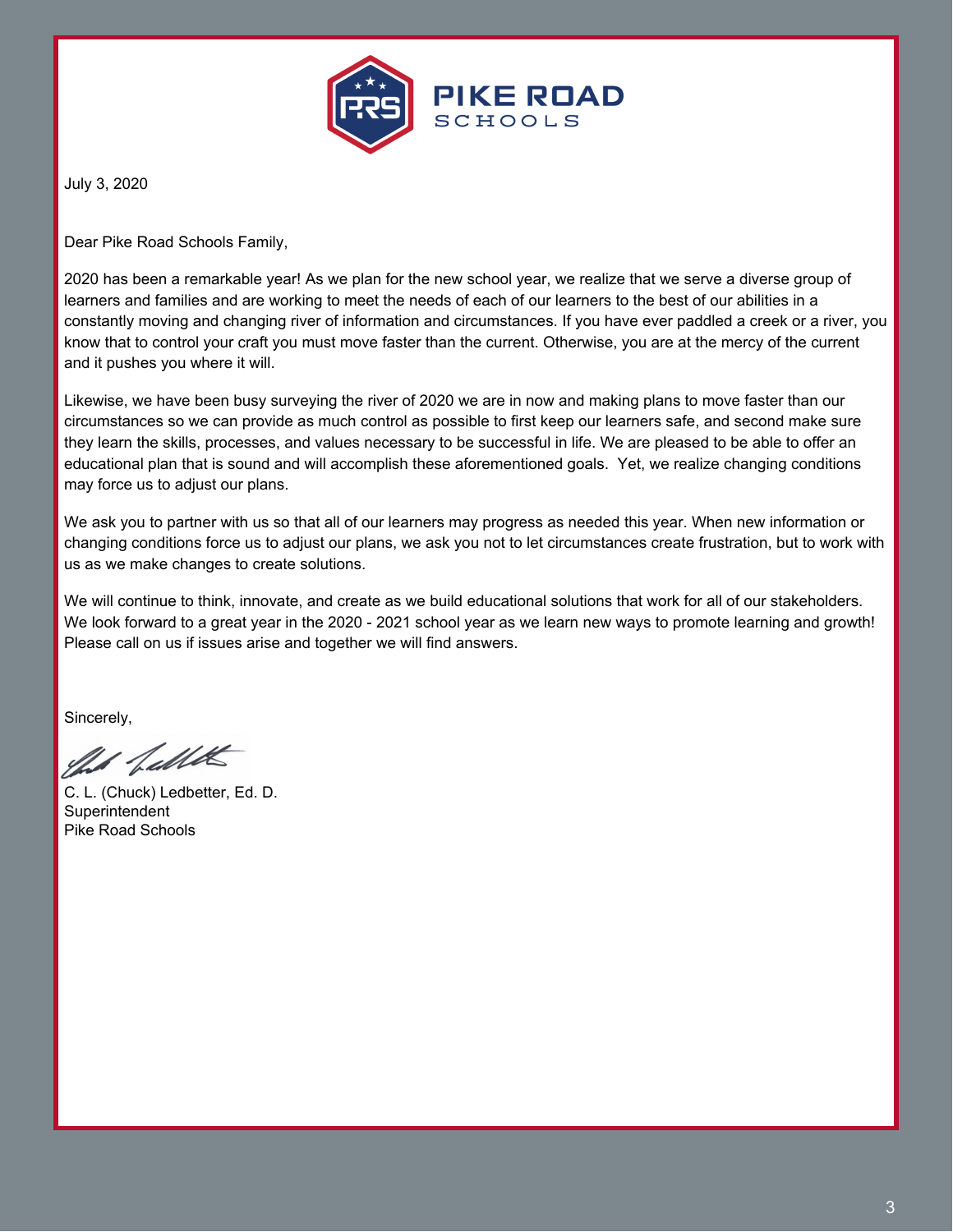# **Our Mission, Vision, and Beliefs**

#### *The Pike Road Way*

<span id="page-4-0"></span>The strength of Pike Road Schools is grounded in our sincere desire to create a culture of intellectual curiosity. We are fearless about doing what is best for our learners. We refer to how we do things as "**The Pike Road Way**."

**Our Mission:** To create a **culture of intellectual curiosity** where all students have **ownership over their learning** and are inspired to **think**, **innovate**, and **create**.

**Our Vision:** Our students are **lifelong learners** who use their knowledge, skills, and influence to make the world a better place.

#### *Our Beliefs*

Intellectual growth occurs when learners are **genuinely engaged** in their learning.

Students are more engaged when they are **solving real problems** for a real audience.

Meaningful learning can occur **any time** and at **any location**.

Learners will do challenging work when **failure** is embraced as a valuable part of the learning process and they **feel safe and valued**.

**Community members** are **valuable partners** and must be **involved** in their schools.

All members of the school community should treat each other like **family**.

Every member of the school community contributes to student learning and should be a **continuous learner**.

Teachers are **designers, facilitators, navigators, mentors, encouragers**, and **leaders** who continuously work on improving the learning experiences designed for students and are highly respected experts who have a global impact on teaching and learning.

Parents are **valuable partners** and members of the school community.

The superintendent and principals are **lead learners** and are highly respected experts who have a global impact on teaching and learning.

The superintendent and school board function as a **team,** advocate for students, create capacity and build community.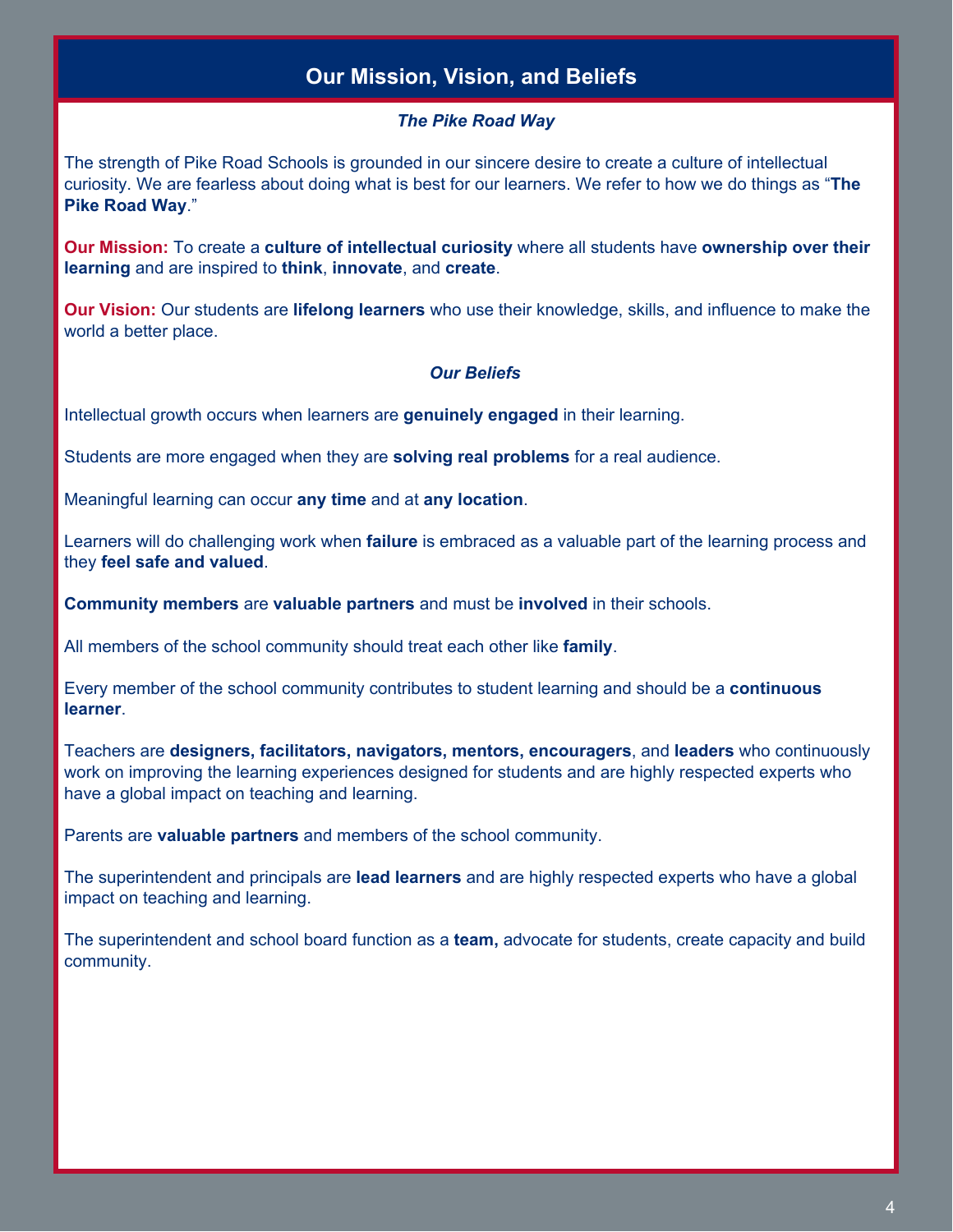# **Governance and Operations Calendar**

<span id="page-5-0"></span>Pike Road Schools will follow the 2020-2021 school calendar approved by the board of education on June 22, 2020.

|  |  | Pike Road Schools 2020-2021 School Calendar |  |
|--|--|---------------------------------------------|--|
|--|--|---------------------------------------------|--|

 $0.000$ 

| <b>July 2020</b> |    |                |    |                |    |    |  |  |
|------------------|----|----------------|----|----------------|----|----|--|--|
| Su               | M  | Tu             | W  | Th             | F  | S  |  |  |
|                  |    |                | 1  | $\overline{2}$ | 3  | 4  |  |  |
| 5                | 6  | $\overline{7}$ | 8  | 9              | 10 | 11 |  |  |
| 12               | 13 | 14             | 15 | 16             | 17 | 18 |  |  |
| 19               | 20 | 21             | 22 | 23             | 24 | 25 |  |  |
| 26               | 27 | 28             | 29 | 30             | 31 |    |  |  |

|                |    |    |    | AUGUST ZUZU |                |                |
|----------------|----|----|----|-------------|----------------|----------------|
| Su             | M  | Tu | W  | Th          | F              | S              |
|                |    |    |    |             |                | 1              |
| $\overline{2}$ | 3  | 4  | 5  | 6           | $\overline{7}$ | 8              |
| 9              | 10 | 11 | 12 | 13          | 14             | 15             |
| 16             | 17 | 18 | 19 | 20          | 21             | 22             |
| 23             | 24 | 25 | 26 | 27          | 28             | 2 <sub>5</sub> |
| 30             | 31 |    |    |             |                |                |

|                      | September 2020 |              |                |    |    |    |  |  |  |
|----------------------|----------------|--------------|----------------|----|----|----|--|--|--|
| Su                   | M              | Tu           | W              | Th | F  | S  |  |  |  |
|                      |                |              | $\overline{2}$ | 3  | 4  | 5  |  |  |  |
| $\ddot{\phantom{0}}$ | $\overline{7}$ | $\mathbf{a}$ | ø              | 10 | 11 | 12 |  |  |  |
| 13                   | 14             | 15           | 16             | 17 | 18 | 19 |  |  |  |
| 20                   | 21             | 22           | 23             | 24 | 25 | 26 |  |  |  |
| 27                   | 28             | 29           | 30             |    |    |    |  |  |  |
|                      |                |              |                |    |    |    |  |  |  |

|                |    | October 2020 |    |    |                |    |
|----------------|----|--------------|----|----|----------------|----|
| S <sub>U</sub> | M  | Tu           | W  | Th | F              | S  |
|                |    |              |    |    | $\overline{a}$ | 3  |
| 4              | 5  | ٨            |    | a  | 9              | 10 |
| 11             | 12 | 13           | 14 | 15 | 16             | 17 |
| 18             | 19 | 20           | 21 | 22 | 23             | 24 |
| 25             | 26 | 27           | 28 | 29 | 30             | 31 |

|                | <b>November 2020</b> |    |    |            |    |    |  |  |  |  |
|----------------|----------------------|----|----|------------|----|----|--|--|--|--|
| S <sub>U</sub> | M                    | Tυ | W  | Th         | F  | S  |  |  |  |  |
| 1              | $\overline{2}$       | 3  | л  | $\sqrt{2}$ | А  | 7  |  |  |  |  |
| 8              | 9                    | 10 | 11 | 12         | 13 | 14 |  |  |  |  |
| 15             | 16                   | 17 | 18 | 19         | 20 | 21 |  |  |  |  |
| 22             | 23                   | 24 | 25 | 26         | 27 | 28 |  |  |  |  |
| 29             | 30                   |    |    |            |    |    |  |  |  |  |
|                |                      |    |    |            |    |    |  |  |  |  |

| December 2020 |    |          |                |           |                 |    |  |  |  |
|---------------|----|----------|----------------|-----------|-----------------|----|--|--|--|
| Su            | M  | Tu       | W              | <b>Th</b> | F               | S  |  |  |  |
|               |    |          | $\overline{2}$ | 3         | 4               | 5  |  |  |  |
| 6             |    | <b>R</b> | 9              | 10        | $\overline{1}1$ | 12 |  |  |  |
| 13            | 14 | 15       | 16             | 17        | 18              | 19 |  |  |  |
| 20            | 21 | 22       | 23             | 24        | 25              | 26 |  |  |  |
| 27            | 28 | 29       | 30             | 31        |                 |    |  |  |  |
|               |    |          |                |           |                 |    |  |  |  |

|                |                | January 2021 |    |    |    |                |
|----------------|----------------|--------------|----|----|----|----------------|
| S <sub>U</sub> | M              | Tu           | W  | Th | F  | S              |
|                |                |              |    |    | 1  | $\overline{2}$ |
| 3              | $\overline{4}$ | $5^{\circ}$  | 6  | 7  | 8  | 9              |
| 10             | 11             | 12           | 13 | 14 | 15 | 16             |
| 17             | 18             | 19           | 20 | 21 | 22 | 23             |
| 24             | 25             | 26           | 27 | 28 | 29 | 30             |
| 31             |                |              |    |    |    |                |

| April 2021 |                 |    |    |    |                |    |  |  |  |
|------------|-----------------|----|----|----|----------------|----|--|--|--|
| $S_{U}$    | M               | Tu | W  | Th | F              | S  |  |  |  |
|            |                 |    |    | 1  | $\overline{2}$ | 3  |  |  |  |
| 4          | 5               | 6  | 7  | 8  | 9              | 10 |  |  |  |
| 11         | 12 <sup>2</sup> | 13 | 14 | 15 | 16             | 17 |  |  |  |
| 18         | 19              | 20 | 21 | 22 | 23             | 24 |  |  |  |
| 25         | 26              | 27 | 28 | 29 | 30             |    |  |  |  |

|                |    |                | <b>February 2021</b> |                |    |    |
|----------------|----|----------------|----------------------|----------------|----|----|
| $S_{U}$        | M  | Tu             | W                    | Th             | F  | S  |
|                |    | $\overline{2}$ | 3                    | $\overline{4}$ | 5  | 6  |
| $\overline{7}$ | 8  | 9.             | 10                   | 11             | 12 | 13 |
| 14             | 15 | 16             | 17                   | 18             | 19 | 20 |
| 21             | 22 | 23             | 24                   | 25             | 26 | 27 |
| 28             |    |                |                      |                |    |    |

|                |    |    | <b>May 2021</b> |    |    |    |
|----------------|----|----|-----------------|----|----|----|
| S <sub>U</sub> | M  | Tu | W               | Th | F  | S  |
|                |    |    |                 |    |    | 1  |
| $\overline{2}$ | 6  | 4  | 5               | 6  |    | 8  |
| 9              | 10 |    | $\overline{12}$ | 13 | 14 | 15 |
| 16             | 17 | 18 | 19              | 20 | 21 | 22 |
| 23             | 24 | 25 | 26              | 27 | 28 | 29 |
| 30             | 31 |    |                 |    |    |    |

|                | <b>March 2021</b> |                |    |           |    |                  |  |  |  |  |
|----------------|-------------------|----------------|----|-----------|----|------------------|--|--|--|--|
| Su             | M                 | Tu             | W  | <b>Th</b> | F  | S                |  |  |  |  |
|                |                   | $\overline{2}$ | 3  | 4         | 5  | $\boldsymbol{6}$ |  |  |  |  |
| $\overline{7}$ | 8                 | 9              | 10 | 11        | 12 | 13               |  |  |  |  |
| 14             | 15                | 16             | 17 | 18        | 19 | 20               |  |  |  |  |
| 21             | 22                | 23             | 24 | 25        | 26 | 27               |  |  |  |  |
| 28             | 29                | 30             | 31 |           |    |                  |  |  |  |  |
|                |                   |                |    |           |    |                  |  |  |  |  |

| <b>June 2021</b> |    |    |    |    |    |    |
|------------------|----|----|----|----|----|----|
| S <sub>U</sub>   | M  | Tu | W  | Th | F  | S  |
|                  |    |    | 2  | 3  | 4  | 5  |
| $\boldsymbol{6}$ | 7  | 8  | 9  | 10 | 11 | 12 |
| 13               | 14 | 15 | 16 | 17 | 18 | 19 |
| 20               | 21 | 22 | 23 | 24 | 25 | 26 |
| 27               | 28 | 29 | 30 |    |    |    |
|                  |    |    |    |    |    |    |

| <b>School Day</b>        |
|--------------------------|
| <b>Schools Closed/</b>   |
| Holidays                 |
| Last Day of              |
| Calendar/School Year     |
| <b>Teacher Work Day</b>  |
| (No School for Students) |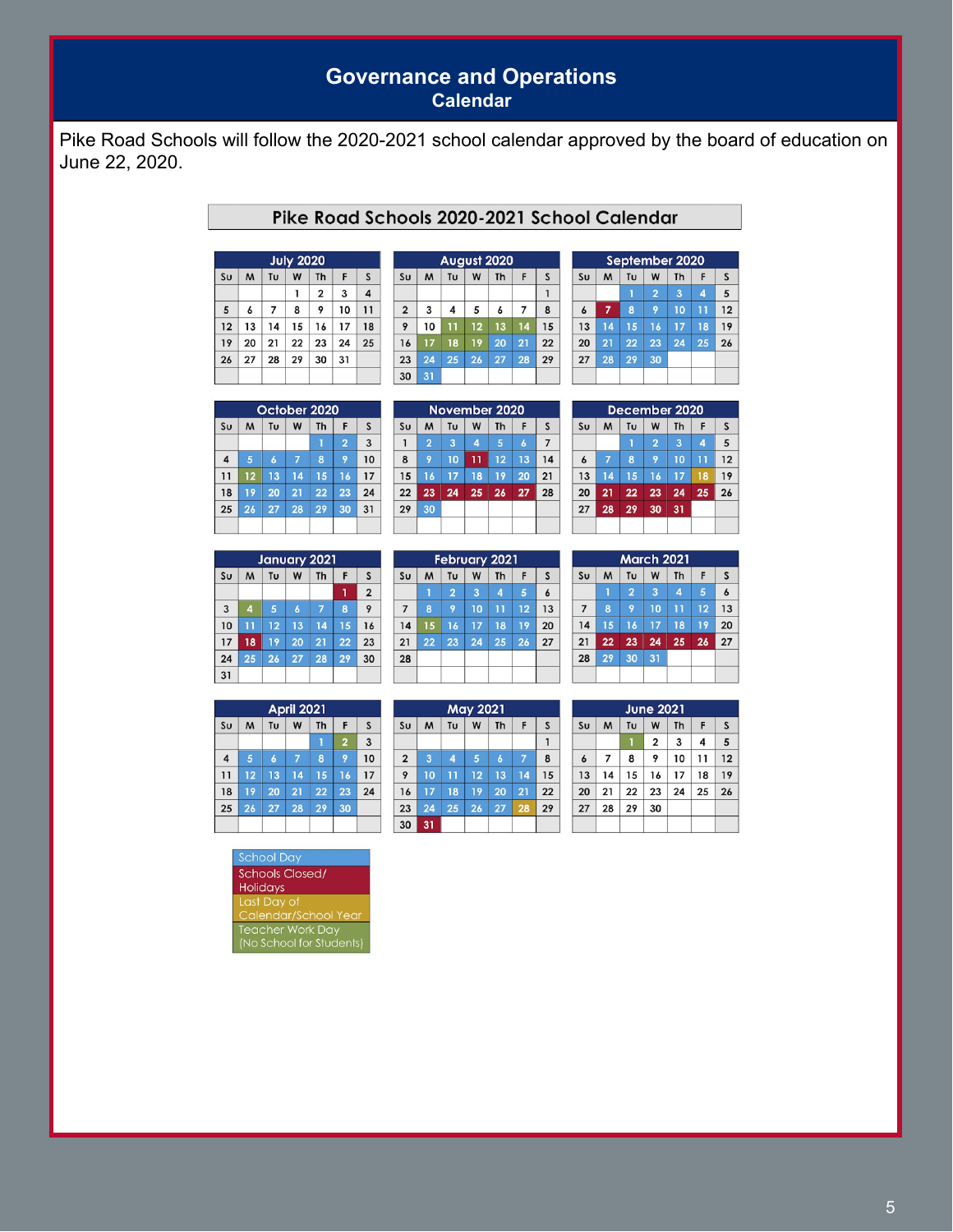# **Governance and Operations Technology Devices**

<span id="page-6-0"></span>Pike Road Schools (PRS) offers learners access to a variety of technology resources to encourage intellectual curiosity and empower learner ownership of learning.

All Kindergarten through Twelfth Grade learners at Pike Road Schools have access to district-owned devices. Learners at Pike Road Elementary use iPads. All learners in Community Two and Three are assigned an iPad to use. Learners in Kindergarten and Community One share iPads in the classroom.

At Pike Road Intermediate school, all learners are assigned a device to use. In Community 4, learners use iPads. In Communities 5 and 6, learners use Chromebooks.

At Pike Road Junior High and High School, all learners will be assigned a Chromebook.

For learners who decide to take advantage of our remote learning program, we will designate times for them to check out devices at each campus during the first two weeks of the school year. Parents will be able to drive up and receive a device through their car window.

Families who do not have Internet access at home should contact IT Support for help finding public wifi and connecting with service providers.

If at any time a learner needs technical support they or their parents can contact our IT Department. To submit a ticket, email [itsupport@pikeroadschools.org.](mailto:itsupport@pikeroadschools.org) While our technology team will review and address tickets throughout the day, we are dedicating specific times each day to address tickets for remote learners. Typically, this will occur between 1:00 and 2:00 each day.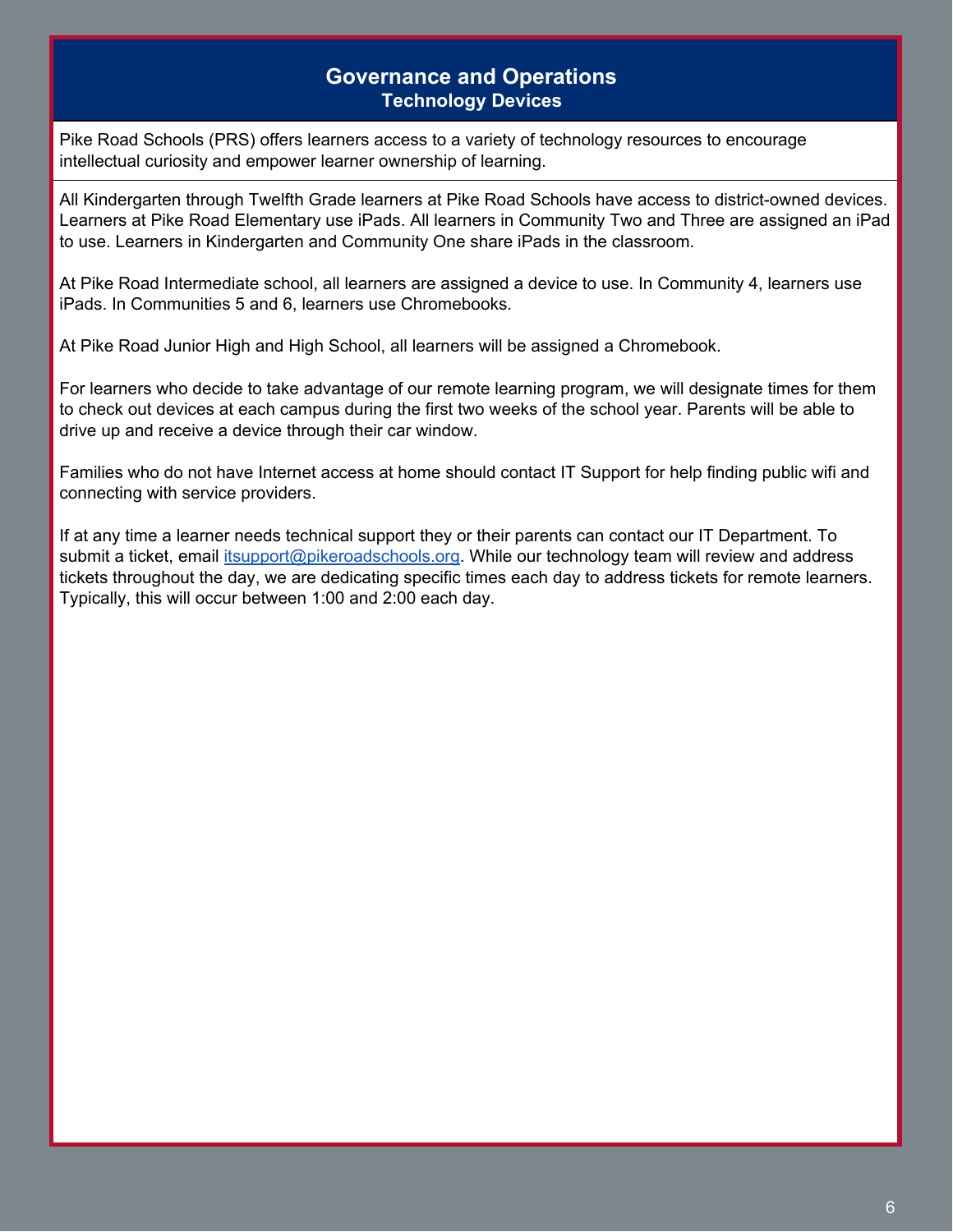# **Health and Safety Cleaning, Sanitizing and Disinfecting**

<span id="page-7-0"></span>Pike Road Schools' existing procedures and protocols have been revised to ensure the safety of learners, lead learners, and visitors and prevent the spread of COVID-19.

#### **Building, classroom and common areas:**

Hand sanitizer will be provided in each classroom and in strategic common spaces. Soap and paper towels will be stocked at sinks, and hand washing or sanitizing will be encouraged often.

School spaces and high touch areas will be cleaned throughout the day.

Select drinking fountains will be retrofitted with bottle fillers, all others will be turned off. **Please send a water bottle to school with your child daily**.

PRS staff will teach and reinforce good hand hygiene and respiratory etiquette to include washing or sanitizing hands after using a tissue.

COVID-19 prevention signage will be posted at all entrances and throughout the buildings.

#### **Food and nutritional service areas:**

Procedures for meal service will ensure as much distancing as is feasible, and provide adequate supervision to ensure mask policy adherence in transitions and in café lines.

#### **Transportation:**

Learners must be registered with the transportation department prior to boarding the bus either in the morning or afternoon. Buses will be sanitized at the end of the morning and afternoon routes and between midday routes. Signage will be posted on the bus regarding symptoms of COVID-19. Drivers will be screened daily for symptoms prior to beginning their route. Masks and/or face shields will be worn by drivers. Learners will be expected to wear masks while on the bus and will have assigned seats they will be required to sit in. Hand sanitizer will be placed at the entrance of each bus for learners to use upon entering.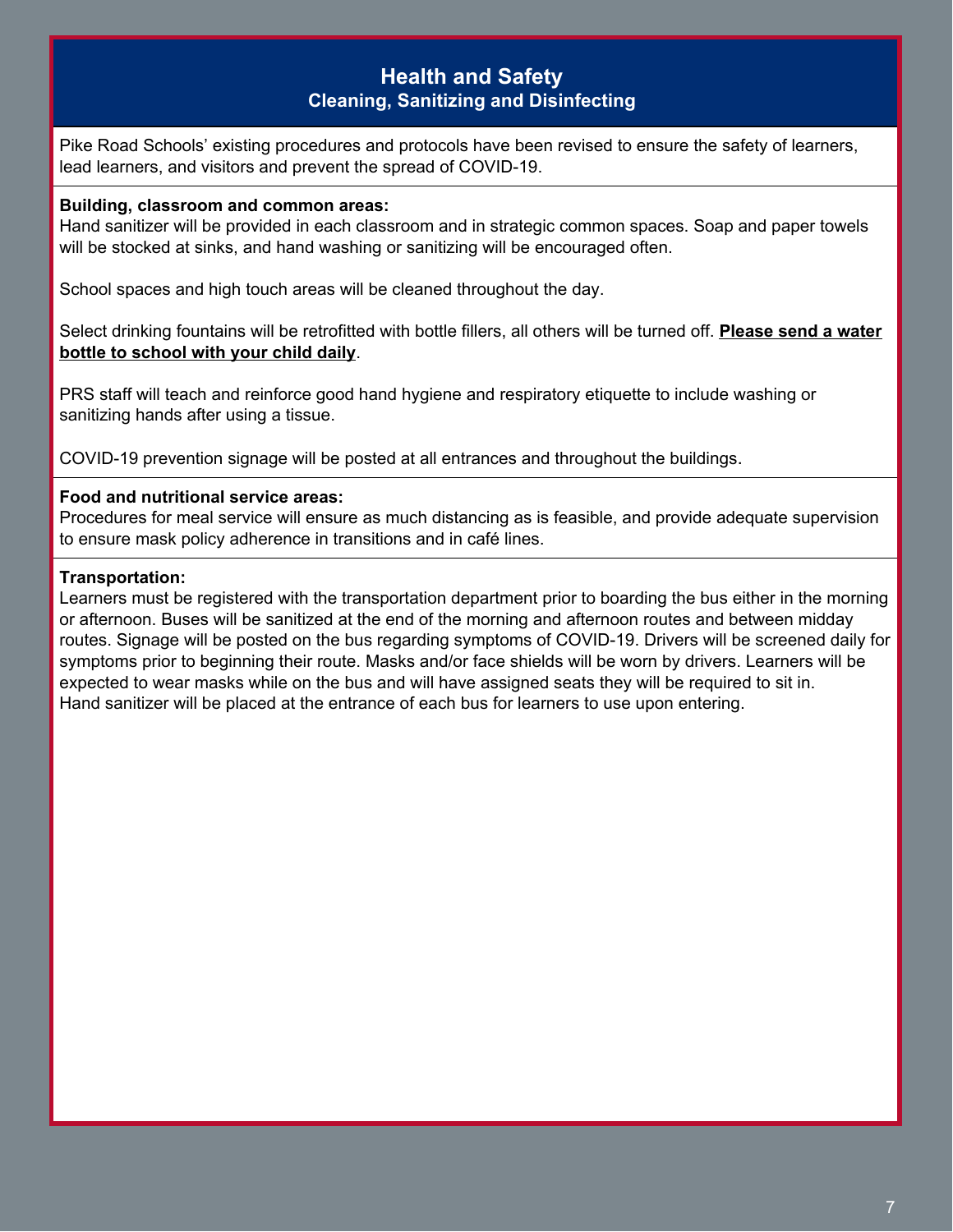# **Health and Safety**

# **Physical Health and Well-Being**

<span id="page-8-0"></span>The physical health and well-being of everyone associated with Pike Road Schools is our primary focus as we reopen and maintain safe schools.

## **Routine Health Screening**

**Parents will be required to screen their learners each morning for fever and/or COVID-19 symptoms.** Sick learners should not be sent to school wit[h](https://www.cdc.gov/coronavirus/2019-ncov/symptoms-testing/symptoms.html) [symptoms](https://www.cdc.gov/coronavirus/2019-ncov/symptoms-testing/symptoms.html) that align with COVID-19. These symptoms should be treated as presumed infection until diagnosed otherwise.

Symptomatic learners will not be allowed on the bus to or from school. **If your learner becomes sick at school they must be picked up, and will not be allowed to ride the bus home.**

A visual screening of learners will be conducted upon arrival at school and any learner suspected of COVID-19 symptoms will be sent for an evaluation in the nurse's office.

Learners or staff suspected of illness will be evaluated in the nurse's office. Anyone presenting with a fever over 100.0 or two COVID-19 symptoms will be required to leave campus until cleared to return by a physician or such time that they have recovered according t[o](https://www.cdc.gov/coronavirus/2019-ncov/if-you-are-sick/end-home-isolation.html) CDC [recommendations](https://www.cdc.gov/coronavirus/2019-ncov/if-you-are-sick/end-home-isolation.html) for recovery.

If your learner becomes ill one of these requirements must be met in order for your learner to return to school:

- 1. Your medical provider has diagnosed an illness other than COVID-19 and cleared your learner to return. A doctor's note stating this must be provided.
- 2. You have negative test results for COVID-19 and no symptoms. Test results must be provided.
- 3. It has been at least 10 days past your learner's first clinical diagnosed or observed symptom(s).
	- a. Your child has been fever free for at least 72 hours without fever reducing medication.
		- b. Your child's symptoms are improving.

Learners who are not allowed to return to school will be able to participate in remote learning opportunities.

## **Health and Safety Practices**

Social distancing and the use of personal protective equipment can help safeguard learning environments and prevent the spread of COVID-19.

All learners and staff will be required to wear a cloth or disposable face mask as practicable within all school buildings, athletic facilities, and buses. School and district administrators will determine the need for masks based on guidance from the Alabama Department of Public Health (ADPH) and the Alabama State Department of Education (ALSDE). **Please provide a mask for your learner on a daily basis**. It is recommended that you have multiple cloth masks at home for each learner so that they can be [properly](https://www.cdc.gov/coronavirus/2019-ncov/prevent-getting-sick/how-to-wash-cloth-face-coverings.html) [laundered](https://www.cdc.gov/coronavirus/2019-ncov/prevent-getting-sick/how-to-wash-cloth-face-coverings.html) between uses.

#### Entryways/Hallways

Traffic patterns through the hallways may be altered to reduce the number of learner interactions.

#### Classrooms

Learner interaction may be limited in the classroom depending on guidance from the ADPH and the ALSDE. Sharing of personal items among learners will be limited.

The use of communal classroom items may be limited to small groups.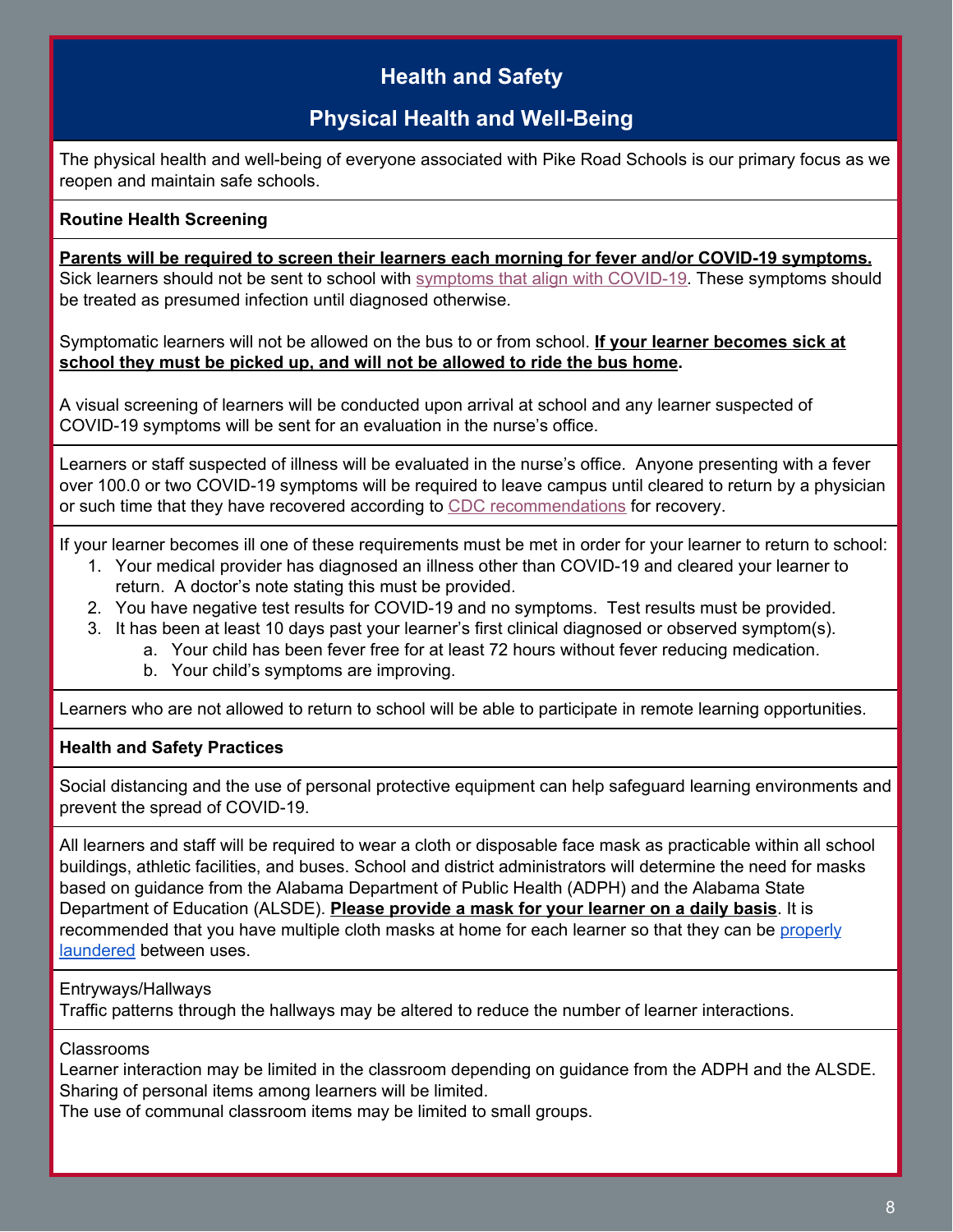#### Restrooms

The number of learners allowed into restrooms may be limited to reduce the number of learner interactions.

#### **Cafeteria**

The number of learners in the cafeteria may be limited. Outside seating will be considered as appropriate. Masks will be worn in line in the lunchroom unless determined to be unnecessary by administrators as determined by guidance from the ADPH and the ALSDE

#### School Office

All visitors will be required to wear a mask upon entering the building.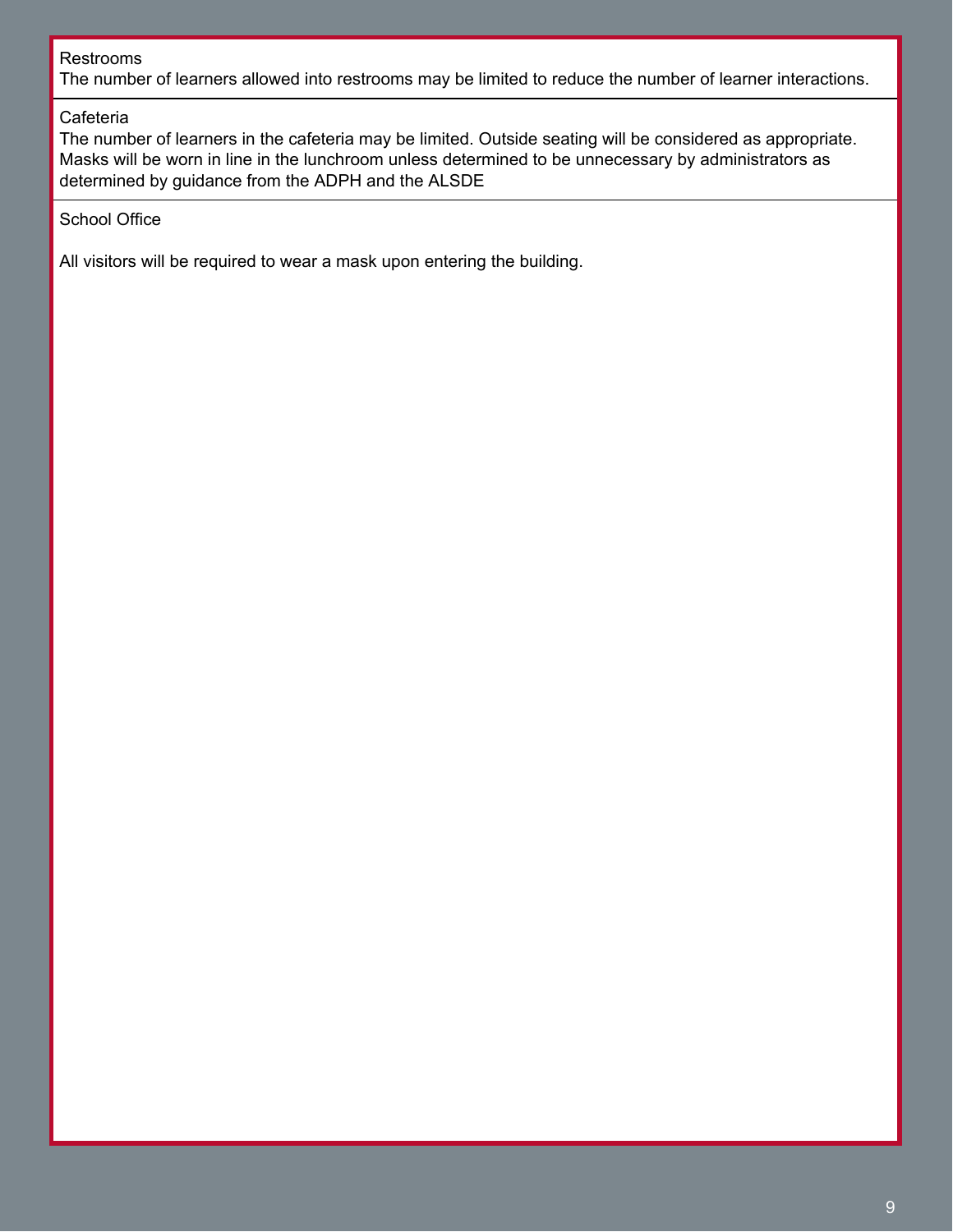# **Learning Framework**

#### <span id="page-10-0"></span>**Learning Environment**

Traditional, remote, and blended plans have been developed with health and safety concerns at the forefront. The instructional plans are designed to include:

- direct instruction (from lead learner to learner)
- small group instruction peer interaction between learners
- interaction between learners and their lead learner

All of the above with regard to safety measures such as:

- Appropriate spacing between learners
- Smaller groups with spacing or 1:1 instruction

Detailed information can be referenced in each school's plan.

#### **Communication**

All families will receive various forms of communication.

For both on-campus learning and learning from home, there will be two major types of communication:

- 1. Schoolwide Communication
- 2. Communication from each Lead Learner to the families of their learners in their remote or traditional classroom.

Frequency and communication platforms can be referenced in each school's plan.

#### **Instructional Resources**

#### **Pike Road Elementary School + Pike Road Intermediate School:**

Instructional Resources for Math and Reading have been identified and inventoried for on-campus learning and learning from home. Resources have been identified for all learners, including those with unique learning needs who might need more support or a challenge.

#### **Pike Road Junior High School + Pike Road High School:**

Summit Learning will be utilized to deliver instruction for core courses. Remote/blended learners will be introduced to SchoolsPLP curriculum content for Career & Technical Education and other elective courses.

#### **Learning Management System**

#### **Pike Road Elementary School**

Seesaw will be the main platform used to disseminate, submit, and share feedback on learning experiences in the remote learning context.

Other supplemental options may also include the use of Schoology.

## **Pike Road Intermediate School**

Google Classroom will be the main platform used to disseminate, submit, and share feedback on learning experiences in the remote learning context.

Other supplemental options may also include the use of Schoology.

#### **Pike Road Junior High School + Pike Road High School**

Summit Learning will be the main platform used for core courses. Schoology will be used to host SchoolsPLP content. Google Classroom may be used as a supplemental option.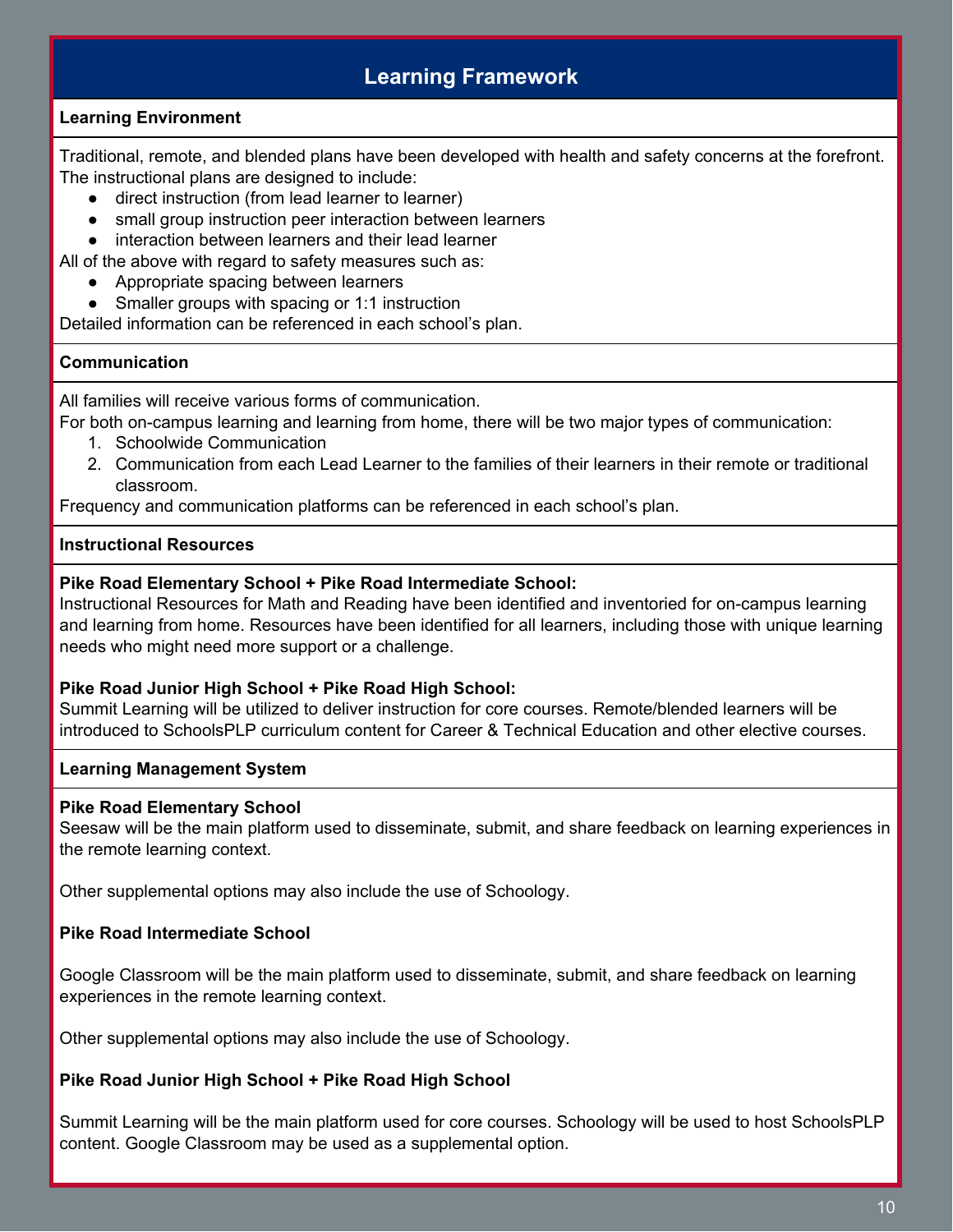#### **Learning Modes**

**Traditional Learning** will be provided for learners on campus.

**Remote Learning** will be facilitated both synchronously and asynchronously with learners not on campus.Synchronous (direct/small group instruction, 'family meetings', etc.) and asynchronous learning opportunities will otherwise be provided to engage learners during the week.

**Blended Learning** will be offered for remote learners to have on-campus opportunities to touch base with their lead learner (in-person) to supplement remote learning.

- Traditional: Traditional instruction, daily physical attendance
- Remote: Non-traditional instruction, courses delivered remotely

• Blended: Remote learning as the base for learners, with regular in-person, on campus sessions with lead learners

#### **Future Possibilities:**

As we learn specific needs and how we can meet them, we may incorporate other learning models such as: "A La Carte or Buffet Model, Emporium Model, Flex Model, Rotation Model, etc.

## **Scheduling**

Families who opt for remote learning will learn both asynchronously and in specific live sessions with a lead learner.

## **Grading and Assessments**

Grades will be reported for traditional learning and remote learning. Grades will be uploaded continuously and progress reports will be sent home in line with the Pike Road Schools Academic Calendar.

All learners will participate in formative and state assessments. Assessments will be administered in the remote setting and for traditional learning.

## **Supporting Vulnerable Populations**

**Exceptionalities recognized under IDEA or Section 504:** Pike Road Schools is dedicated to meeting the individualized service and accessibility needs of our learners with exceptionalities.

In our effort to ensure FAPE, provisions for remote, blended, telecommunication, and traditional learning may be offered for all services documented in each learner's individualized plan, including goal instruction, occupational therapy, physical therapy and speech therapy. Remote platforms will be determined by the respective school your learner attends with accommodations provided through collaboration of the Lead Learners.

Plan development and amendment will be addressed in IEP team meetings via traditional, virtual meeting, phone conference, or a blended medium. Formal evaluation necessary to identify or review a learner's eligibility for special education services will be traditional utilizing PRS social distancing directives.

For specific questions or clarifications, please email Special Services at sped@pikeroadschools.org.

## **English Language Learners**

Pike Road Schools will continue to support English Language Learners by providing effective two-way communication with families in a language they understand. Instruction and assessments will also continue to be tailored to learners' English language proficiency needs in all four language domains.